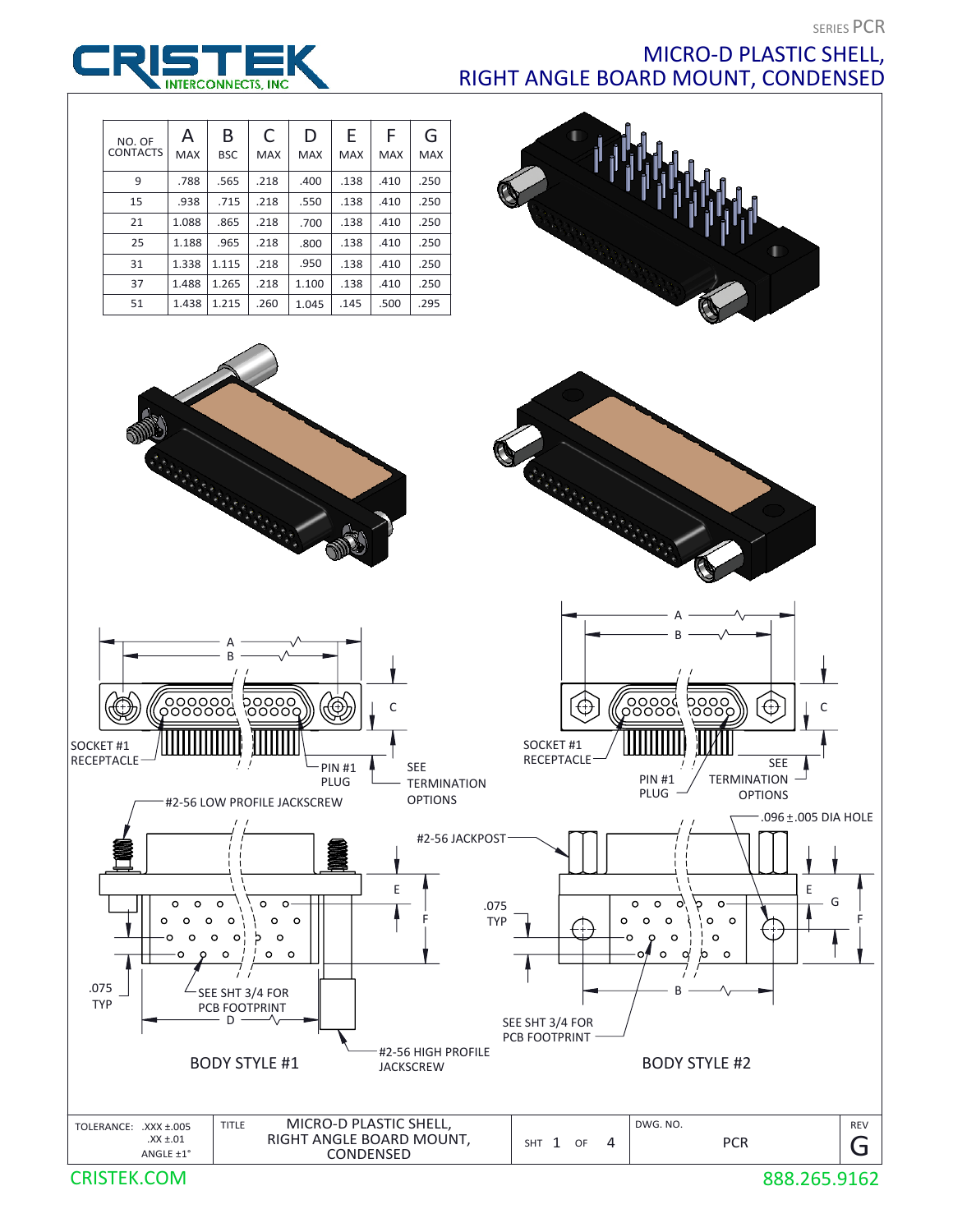**SERIES PCR** 



## MICRO-D PLASTIC SHELL, RIGHT ANGLE BOARD MOUNT, CONDENSED

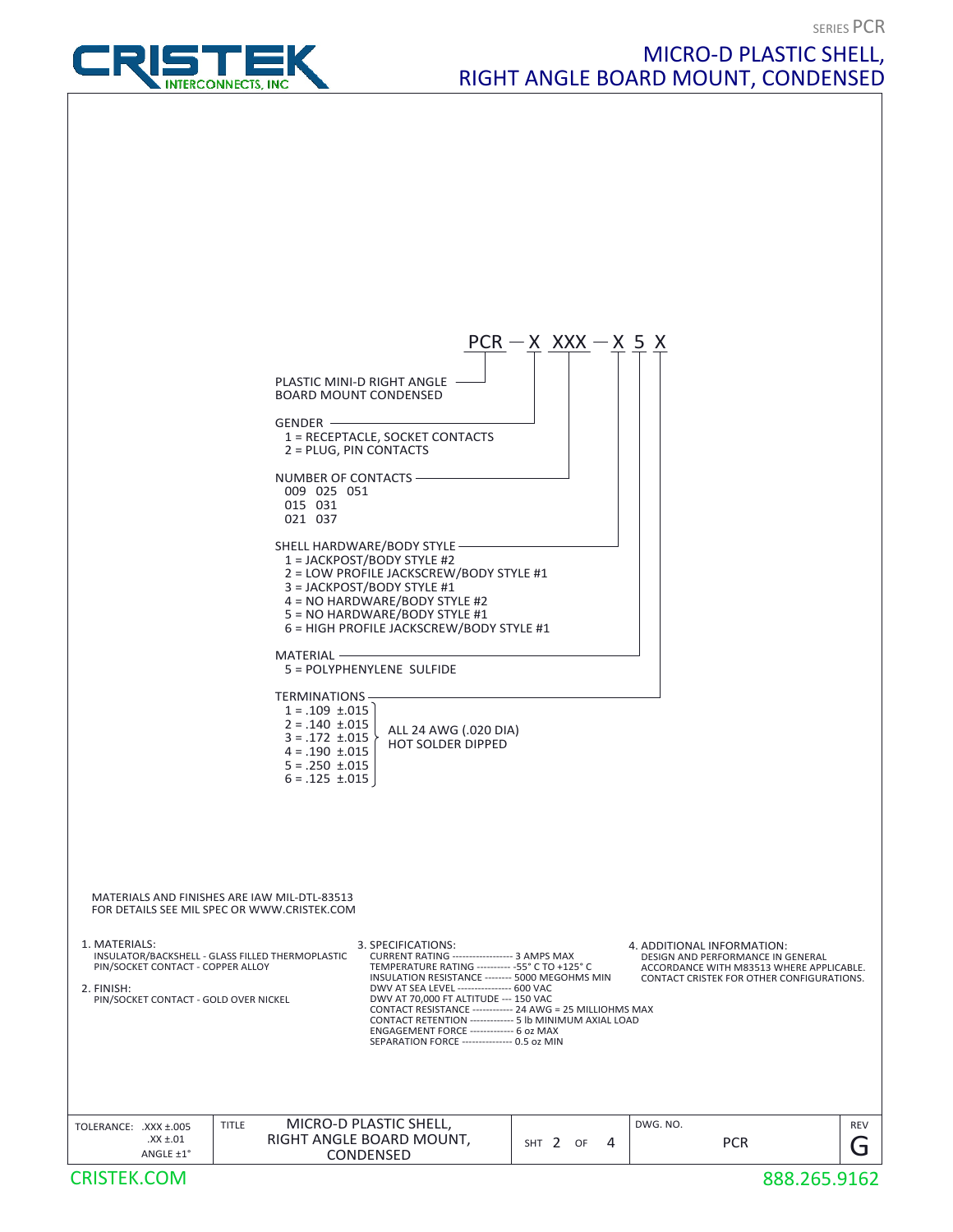



## MICRO-D PLASTIC SHELL, RIGHT ANGLE BOARD MOUNT, CONDENSED